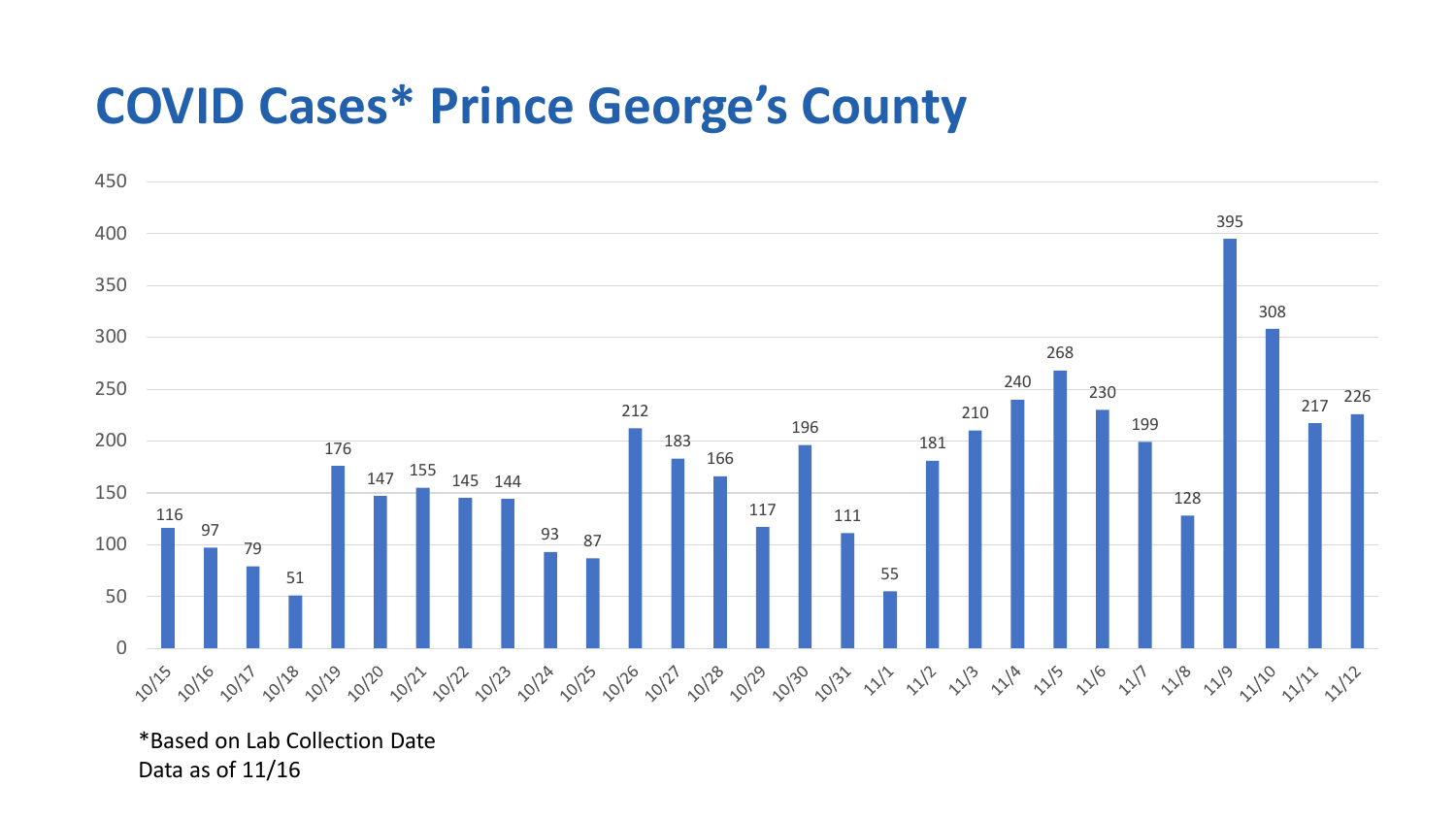## **COVID Average Daily Case Rate\* (last 14 days)**

**Prince George's County Average New Cases per 100,000 population**



\*Based on Lab Collection Date Data as of 11/16